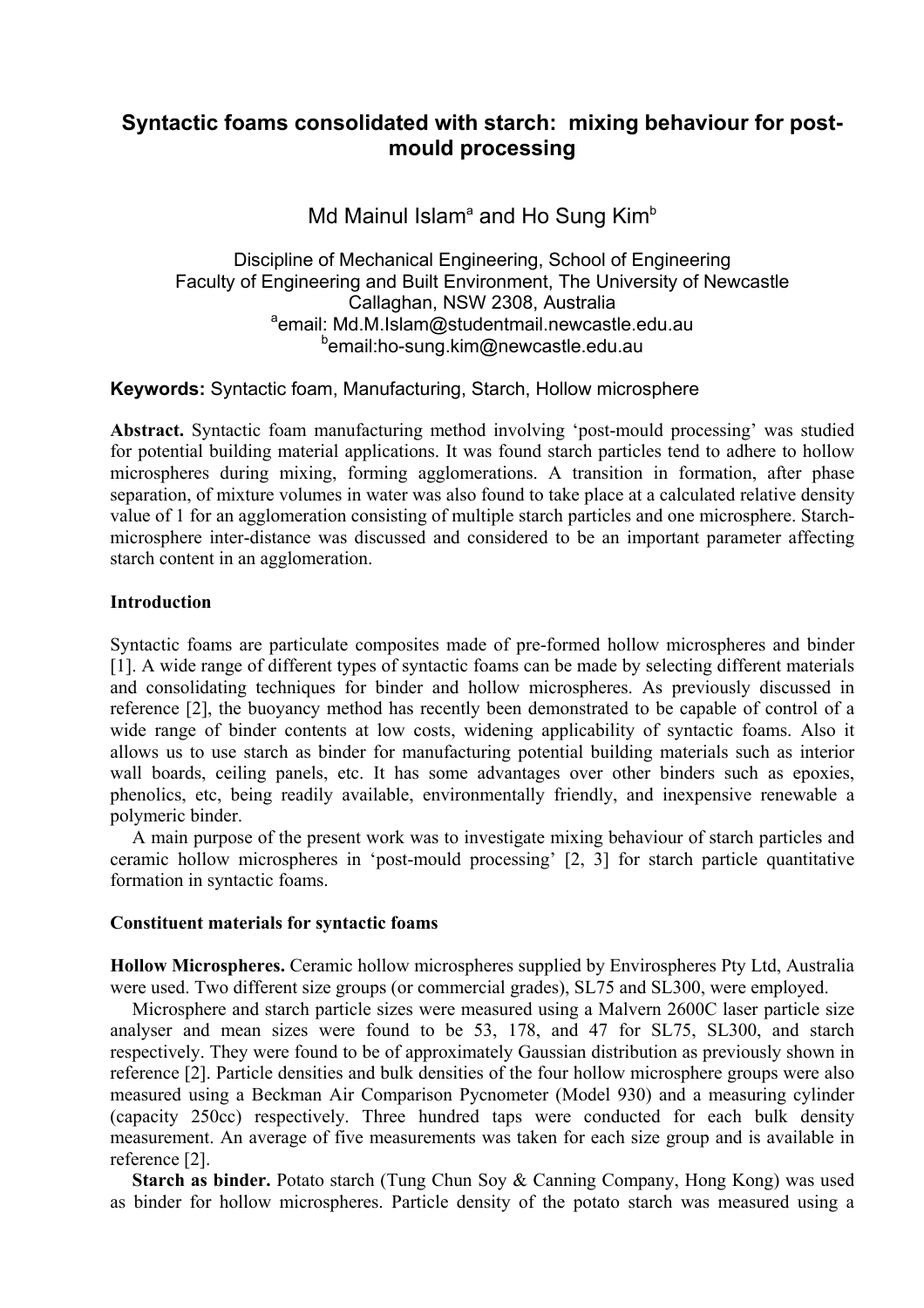Beckman Air Comparison Pycnometer (Model 930) and an average of three measurements was found to be 1.50g/cc. Bulk density was also measured using a measuring cylinder with a tapping device (300 taps were conducted) and an average of five measurements was found to be 0.85g/cc. SEM images of starch particles employed was shown elsewhere [2]. A gelatinisation temperature range for starch was measured to be 64-69ºC.

## **The buoyancy method for manufacturing syntactic foams**

The basic principles for manufacturing of syntactic foams containing starch as binder are based on the buoyancy of hollow microspheres in aqueous starch binder [2-3]. The starch binder (= starch particles + water) can be diluted for the purpose of controlling binder content in syntactic foam. When microspheres are dispersed in binder in a mixing container as a result of tumbling/stirring, the mixing container is left until microspheres float to the surface, forming three phases i.e. top phase consisting of microspheres, starch particles and water, middle phase of water only, and bottom phase of microspheres, starch particles and water. The top phase is to be used for moulding. Gelatinisation of starch in the mixture was conducted after moulding, which is referred to as 'postmould gelatinisation' as opposed to 'pre-mould gelatinisation' [2-3].

#### **Phase volume measurement**

Measuring cylinders (500cc, 50mm in diameter) were used for observation of phase separation and measurements of phase volumes at a room temperature ranging 17 - 20°C. A wooden lid was used on the top of each cylinder to minimise evaporation of water from the mixture. A constant volume of 400cc for binder in each cylinder was used. Measurements for phase volumes were taken in every 30 minutes until a constant value was found in three successive readings and the final constant value was used. Measurements for phase volumes were made prior to adding microspheres. Starch particles (only two phases in this case, top phase contains water only and bottom phase contains starch particles and water) were found to settle down in 1 to 2 hours in binder, depending on starch content in binder. After adding microspheres to binder, phase separation took another 1 to 2 hours in binder, depending on microsphere size and starch content in binder. Stirring of mixture containing microspheres was conducted after sealing by tumbling each measuring cylinder upside-down and back up for 20 times manually.

# **Results and discussion**

The total volume change rate after mixing in water (TVCRAM) (= [top and bottom phase volumes after mixing] / [microsphere and starch bulk volumes in water before mixing]) is given as a function of starch volume fraction before mixing (SVFBM) (= [starch bulk volume in water before mixing] / [microsphere and starch bulk volumes in water before mixing]) in Fig. 1. It appears to be dependant upon microsphere size. As the microsphere mean size decreases, TVCRAM increases. This indicates large gaps between microspheres and starch particles exist for small microspheres. Also, the maximum TVCRAM occurs at a starch volume fraction as indicated with filled and open arrows respectively for SL75 and SL300 . (The position of the arrow will be further discussed below.) Further, the TVCRAM does not much appear to be affected by initial bulk volume of microspheres (IBVMS).

During the phase separation in a measuring cylinder after tumbling/stirring of aqueous mixture, starch particles tend to settle down to form sediment but microspheres to float to the top due to their densities. Also, some interaction between microspheres and starch particles take place i.e. some starch particles are carried by microspheres to form the top phase with microspheres, and microspheres are carried by starch particles to form the bottom phase with starch particles. To quantify this phase separation, bottom phase volume fraction after mixing (BPVFAM) (= [bottom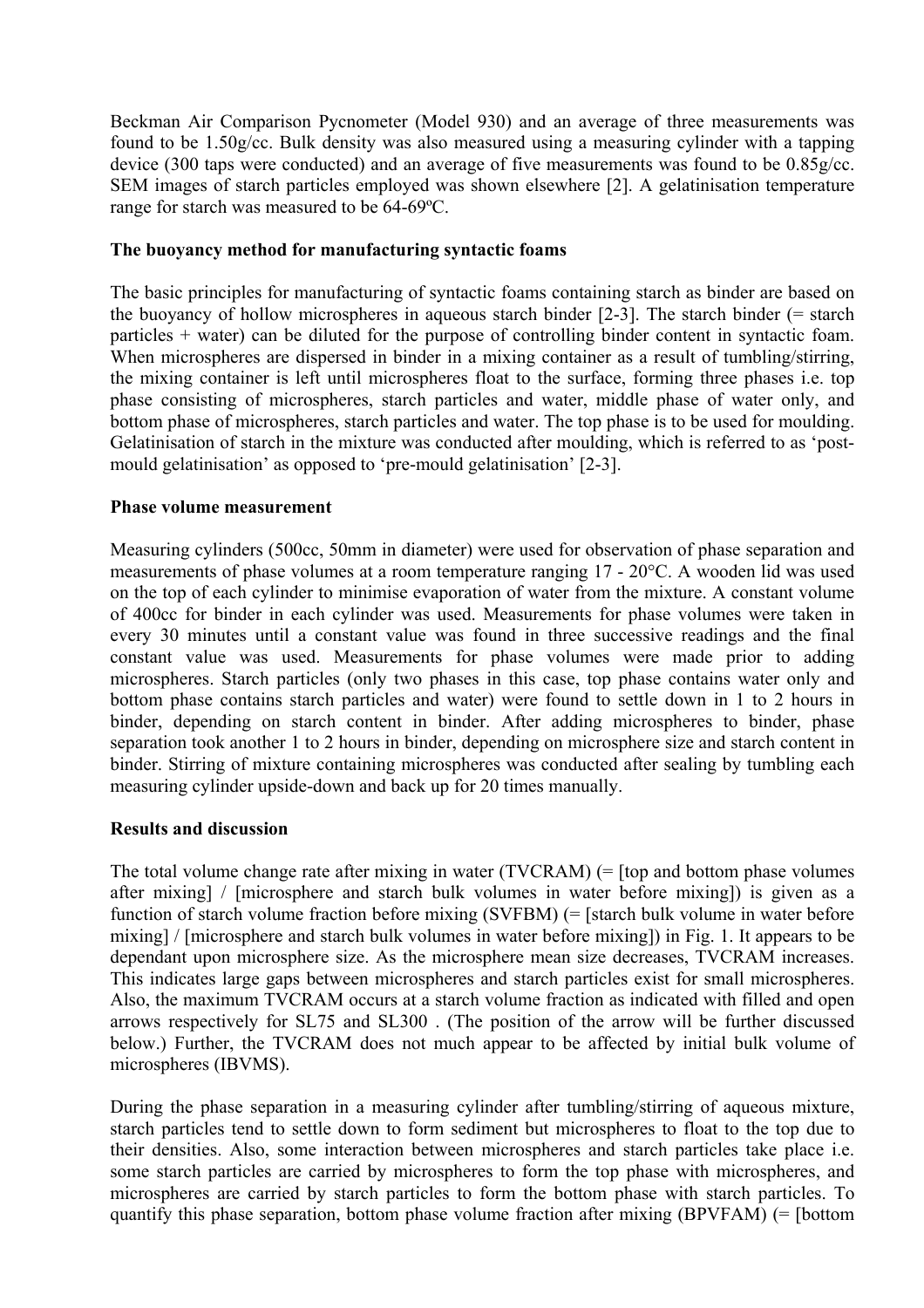phase volume after mixing] / [top and bottom phase volumes after mixing]) is plotted as a function of SVFBM as shown in Fig. 2. If there were no such interaction between microspheres and starch particles, all the data points would have been on the dashed line shown in each plot in Fig. 2. Data points under the dashed line indicate that starch particles are trapped in the top phase but those above the dashed line indicate that microspheres are trapped in the bottom phase. However, those that are close or on the dashed line do not necessarily mean that microspheres are not trapped in the bottom phase nor starch particles are trapped in the top phase. Thus, those data points close to the dashed line provide only a necessary condition (not sufficient condition) for the case where no interaction between microspheres and starch particles exists. Further, a physical transition (not graphical) in each size group is seen to occur at the similar starch volume fraction to that for TVCRAM (see Fig. 1) as indicated with filled and open arrows for SL75 and SL300 respectively.



**Figure 1** Total volume change rate after mixing (TVCRAM) as a function of SVFBM: (a) SL75 and (b) SL300.

**Figure 2** Bottom phase volume fraction after mixing (BPVFAM) as a function of SVFBM: (a) SL75 and (b) SL300.

To identify the interaction between microspheres and starch particles, direct observations using a microscope were made and found that starch particles tend to adhere to microspheres. When a microsphere settles down, starch particles that already adhered to the microsphere do not easily separate from the microsphere. However, starch particles settled down on top of other starch particles adhered to a microsphere readily separate from each other when the microsphere changes from translational motion to rotational motion. This indicates the attractive force between a starch particle and a microsphere is stronger than that between starch particles. Agglomerations are hence formed due to the presence of starch particles, acting as glue, between microspheres. (An agglomeration consists of microspheres and starch particles.) The buoyancy of each agglomeration depends upon fractions of constituent particles – the more starch particles the heavier. Volume fraction of starch particles on a microsphere making a relative density of 1.0 (VFSMRD) were